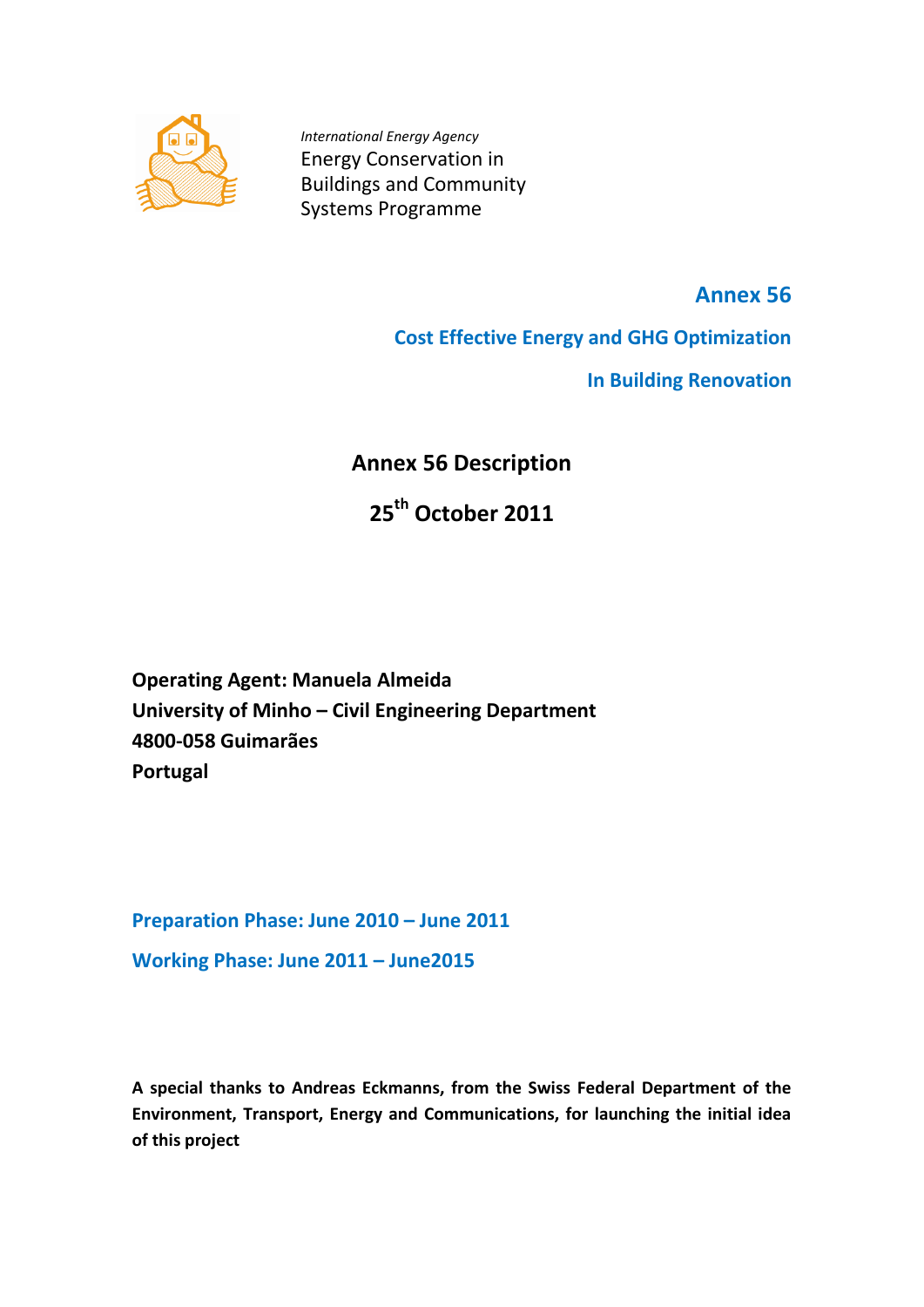## **Contents**

- Background
- Objectives
- Scope
- Means
	- 4.1 Subtask A Methodology
	- 4.2 Subtask B Tools
	- 4.3 Subtask C Case Studies
	- 4.4 Subtask D User Acceptance and Dissemination
- Deliverables and Target Audience
- Time Schedule
- Management Structure
- Specific Obligations and Responsibilities of the Operating Agent
- Specific Obligations and Responsibilities of the Participants
- Funding
- Information and Intellectual Property
- Participating Countries and Organizations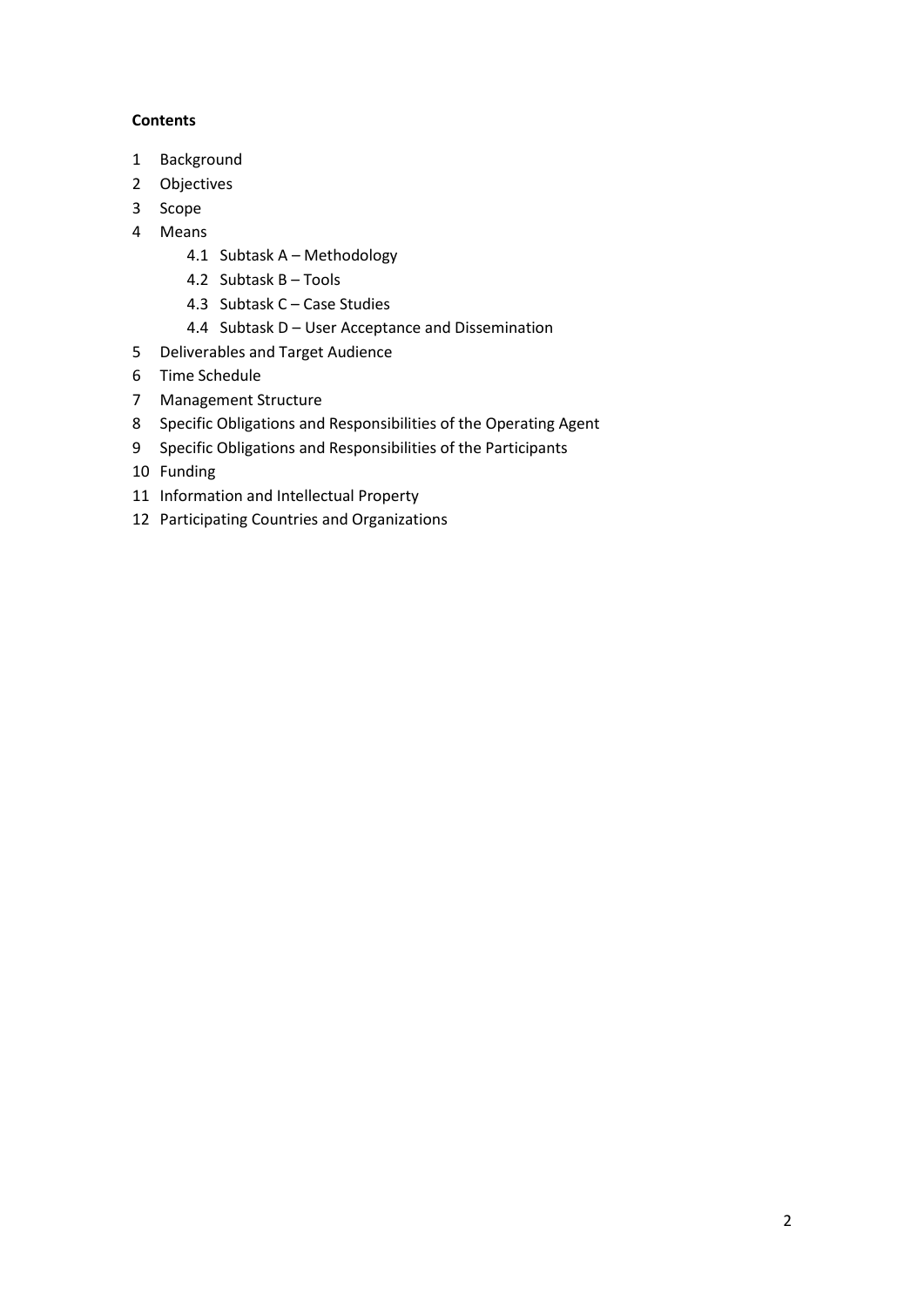#### **1. Background**

During the last decade, several standards and regulations regarding energy consumption of buildings have emerged, specifying increasing levels for energy efficiency requirements. As an example, the concept of "nearly-zero energy" buildings has been recently adopted by the EU to define tangible limits for EU Member States national building energy efficiency regulations. Although its borders are not yet fully clarified, prospects point to a hierarchical approach that will value energy conservation and efficiency, which implies a strong investment on the envelope and in building systems as well as the use of on-site renewables. However, present standards are mainly focused on new buildings, providing most of the time less guidance on the renovation of existing buildings that will have to face similar challenges in the near future. Today's standards do not respond effectively to the numerous technical, functional and economic constraints of existing buildings and often, the requirements, mainly targeted to energy efficiency measures, result in expensive processes and complex procedures, seldom accepted by users, owners or promoters. But, having in mind the overall objective of slowing down climate change, GHG reduction measures, like the use of renewable energy or on-site produced renewable energy, can be as effective as energy conservation and efficiency measures and sometimes be obtained in a more cost effective way. Therefore, in existing buildings, the most cost-effective renovation solution is often a combination of energy efficiency measures and GHG reduction measures. Hence it is relevant to investigate where is the balance point between these two types of measures in a cost/benefit perspective, which means to achieve the best building performance (less energy consumption, less GHG emissions, overall added value achieved by the renovation) at the lowest effort (investment, intervention in the building, users' disturbance). Therefore, a new methodology for energy and GHG optimized building renovation, as a basis for future standards, will be developed to be used by interested private entities and agencies for their renovation decisions as well as by governmental agencies for the definition of regulations and their implementation. This methodology will be accompanied by good-practice guides that integrate appropriate and cost effective technologies as well as by good renovation examples.

#### **2. Objectives**

This Annex aims at developing a new methodology, as the basis for future standards, to enable cost effective renovation of existing buildings while optimizing energy consumption and GHGemissions reduction.

The main objective is to provide tools, guidelines, recommendations, best-practice examples, and background information to support decision makers, which includes technicians, owners, promoters and policy makers, in the evaluation of the efficiency, cost-effectiveness and acceptance of the renovation measures towards both the nearly-zero emission and the nearlyzero energy objectives. The overall objective is to identify the optimal range of "minimization of demand" and "generation of renewable energy" measures, i.e., **level a** and **level b** measures, according to Figure 1, in a cost/benefit perspective. One of the main questions is to understand how far it is possible to go with energy conservation and efficiency measures (initially often less expensive measures) and from which point the GHG reduction measures become more economical taking into account the local/regional context.

The project follows a broader approach going beyond the cost effective reduction of greenhouse gas emissions and energy consumption, focusing also on the overall added value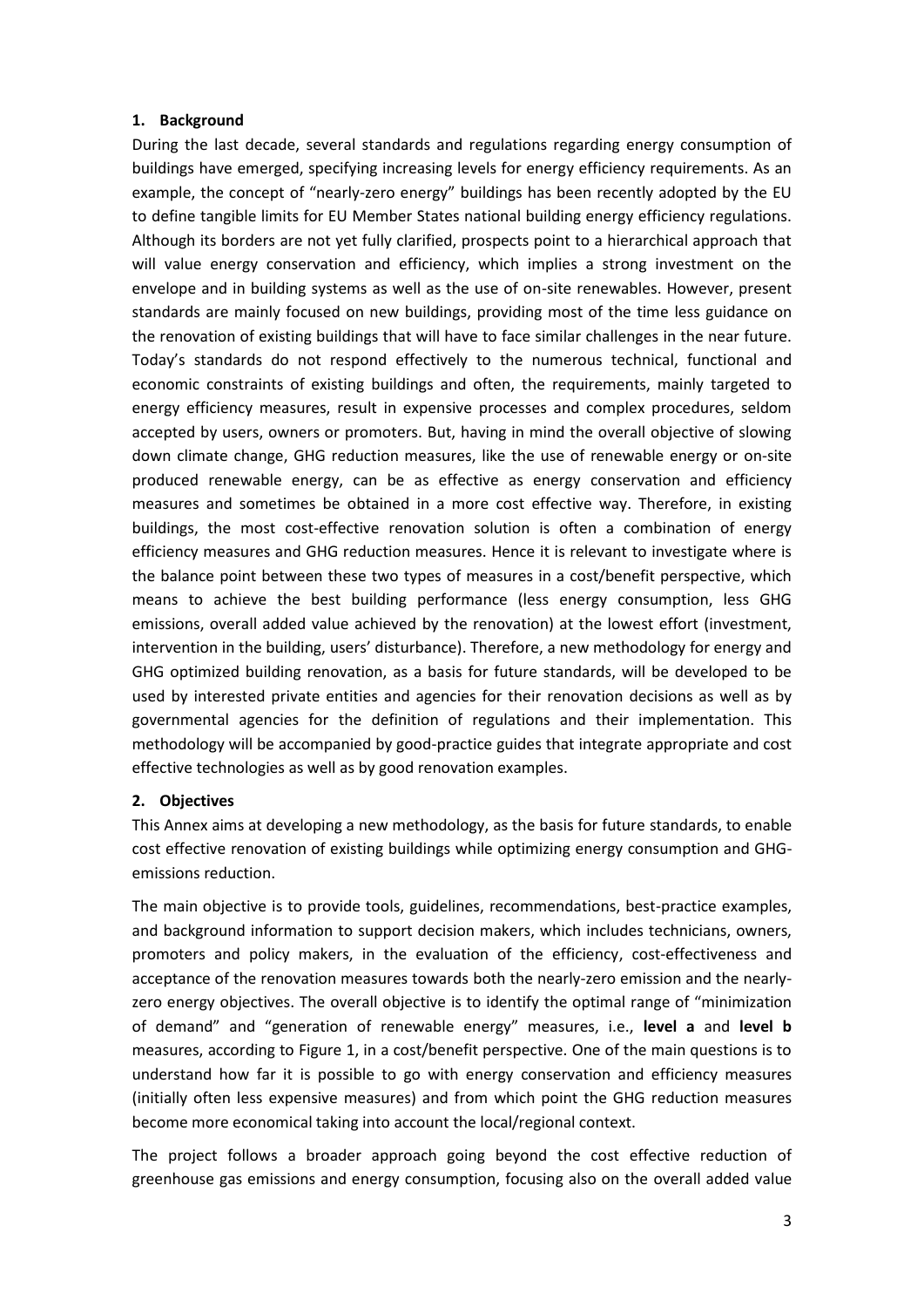achieved in a renovation process, which means also identifying global quality improvement, economic impact of the intervention, operating cost reductions and some co-benefits like comfort improvement (thermal, natural lighting, indoor air quality, acoustics, etc.), increased value of the building and fewer problems related to building physics.



Figure 1: How to indicate an energy and GHG optimized building renovation (Geier S., Ott W.)

To achieve these goals, to have a bigger impact and to shorten the path to the application of the project results, it is important to take advantage of good examples and good practices already implemented as well as of existing and emerging efficient technologies with potential to be successfully applied.

It is also a main objective of this project to directly link the IEA to the target audience through accessible language and tools that enables them to understand the benefits but also the problems and risks associated with building renovation. Accurate understandable information must be provided so that decision-makers can make better decisions and choose the best options that apply to their specific needs.

The results of this project will be of major relevance for policy makers helping them to define the most appropriate policies, measures and incentives to put into practice for an effective renovation strategy. At EU level, these results will be very helpful in the preparation of the National Energy Efficiency Rehabilitation Plans that are required for all Member States by 2015 as a consequence of the implementation of the Energy Performance of Buildings Directive (EPBD) and its 2010-recast.

# **3. Scope**

Annex 56 will be mainly focused on residential buildings, both single and multifamily houses. Other buildings with similar characteristics, like simple office buildings without complex HVAC systems, will also be presented as case-studies whenever relevant and useful information can be extracted from them within the main objectives of this project. These cases will also be used to prove the applicability of the developed methodology and tools to other buildings' categories besides residential buildings in order to increase the variety of solutions and innovations analysed and to promote public awareness. The renovation strategies will be defined from the perspective of the major interest groups: owners, promoters, technicians and policy makers.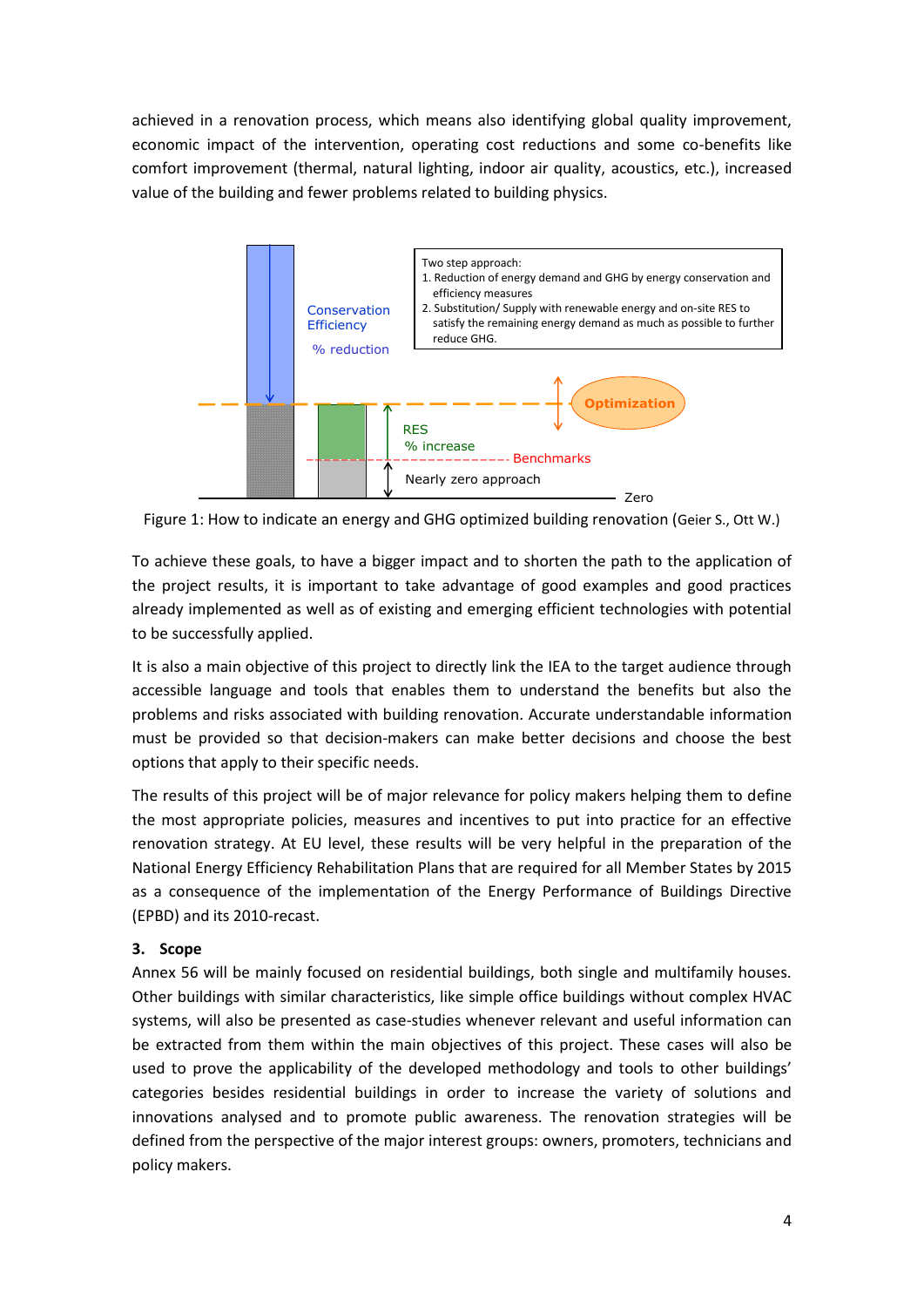#### **4. Means**

To reach the objectives, this Annex consists of four subtasks:

```
- Subtask A – Methodology (STA) - Subtask B – Tools (STB)
- Subtask C - Case-Studies (STC) - Subtask D - User Acceptance and Dissemination (STD)
```
During the Preparation Phase, the objectives, scope, work methodology and deliverables of Annex 56 have been defined. A detailed work plan was prepared for each subtask with the clear identification of its objectives, work packages, schedule, milestones, deliverables and links between subtasks. This work was performed by the subtask leaders in close collaboration with the operating agent. Participants have been identified and activity lists for the Working-Phase were prepared.

The specific objectives of each subtask are as follows:

#### **4.1. Subtask A (STA): Methodology**

The objective of this subtask is to define scope and methodology as well as calculation guidelines to enable cost-effective building renovation towards the nearly zero emissions objective. Within subtask A, the methodological framework for this Annex and its subtasks, will be established. Annex 56 will draw from the activities of related Annexes (Task 40, Annex 52, etc.) and will take into account upcoming requirements such as those imposed by EPBD recast. This Subtask will contribute to the establishment of cost optimized targets for energy consumption and greenhouse gas emissions within building renovation. It will also contribute to the clarification of the relationship between the emission targets and the energy targets depending on the respective country specific conditions and backgrounds. Different trade-off mechanisms will be investigated. Furthermore the decisive elements of the future standards for cost effective energy and GHG related building renovation will be worked out in Subtask A. Basic requirements (like comfort), other co-benefits achieved and eventual aesthetic preconditions are to be taken into account. On the other hand, it has to be checked if certain conditions which are an element of today's standards for new buildings can be waived for the renovation of certain categories of existing buildings.

Another purpose of this subtask is to highlight the relevance of co-benefits achieved in the renovation process and to evaluate how they can be used in decision-making processes. Energy and greenhouse gas optimized building renovation usually has various side effects often yielding substantial co-benefits which can be as important as energy cost savings (like increased user comfort, fewer problems with building physics, increased value of building, etc.). The challenge will be to find methods to represent co-benefits on a monetary, quantitative, or at least qualitative level in order to combine them with greenhouse gas and energy emission reduction measures.

Cost effective optimization of the reduction of GHG emissions and energy consumption within building renovation will be performed and demonstrated following two different approaches. In the first approach, the market approach, cost optimal renovation measures to reduce GHG emissions and energy consumption will be determined for different buildings categories and country contexts by using different cost perspectives (private and social). In the second approach, the normative approach, for one or two normatively preset nearly zero emission and/or primary energy targets, cost optimal renovation solutions will be determined to achieve these preset targets which go beyond the targets met by only cost effective measures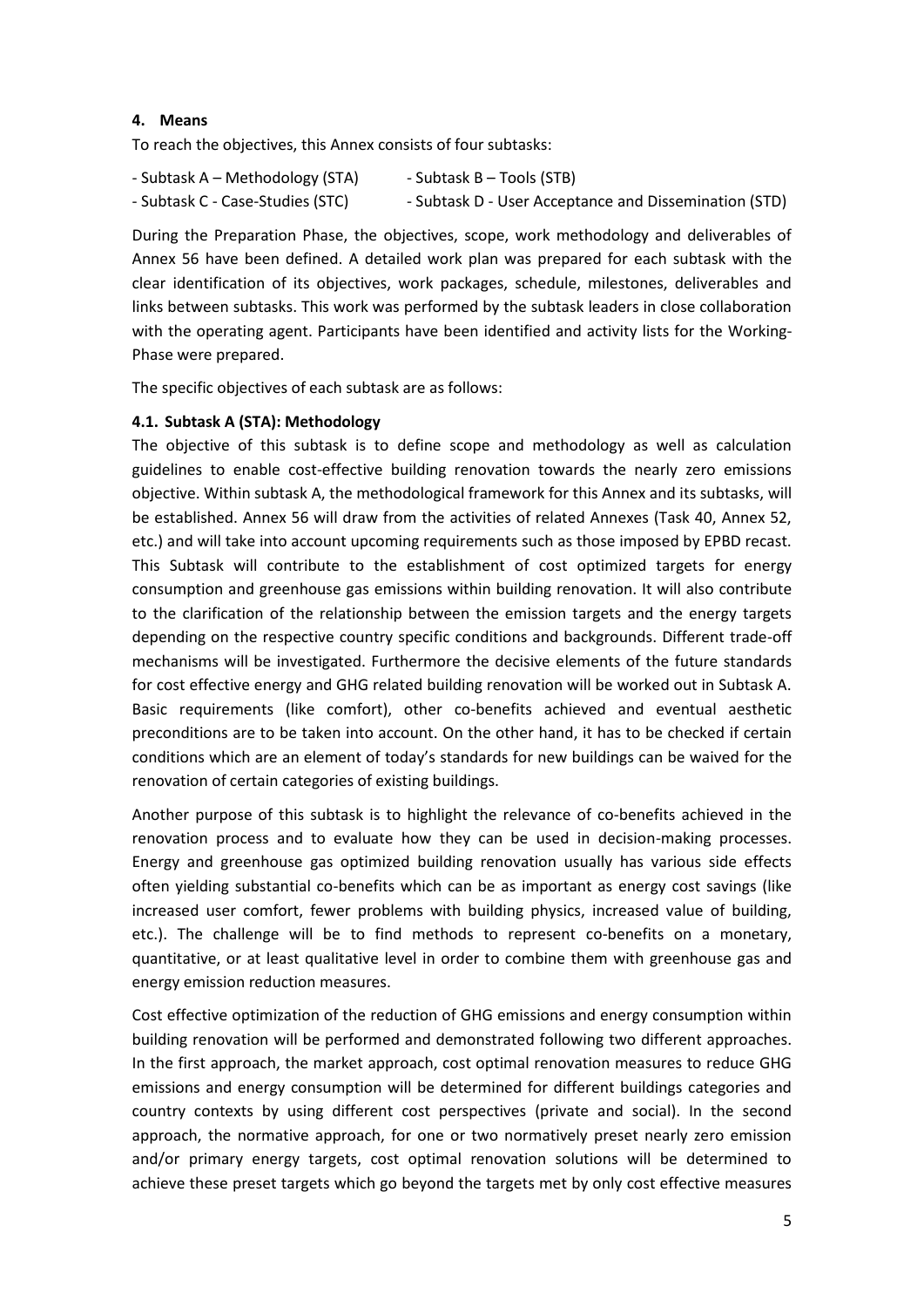from the first approach. This cost/benefit analysis will be based on a life cycle approach relying on the life cycle of the renovation measures. The importance of also including life cycle assessment (LCA) of the materials in this study is recognized but at the same time considered a too complex task to be fully performed in this Annex. Thus, only a simplified approach will be integrated in the assessment of renovation measures and illustrated within selected case studies. Embodied energy and related emissions are increasingly integrated into energy and emission analyses, since the better the performance of buildings the more relevant embodied energy use and related emissions for building renovation becomes (materials and construction). Hence, considering future standards, it is important to integrate embodied energy consumption with its greenhouse gas emissions, at least as an option, into the renovation assessment and optimization procedures.

To achieve these objectives, Subtask A (STA) is divided into four work packages (WP):

**WP A1: Methodological Guidelines and National Framework Conditions** - The goal of this WP is the development of the methodology for the assessment of building renovation as well as for the derivation of target values for energy and GHG optimized building renovation. The methodology will be ready to be implemented as a new standard for building renovation by public or private entities.

**WP A2: Cost optimization with respect to varying energy and GHG reduction targets** - The goals of this WP are the assessment of renovation strategies to determine cost effective combinations of renovation measures which optimize energy and GHG savings as well as to evaluate the trade-offs between energy and GHG reduction measures in the case of building renovation.

**WP A3: Energy consumption and GHG emissions with LC-approach** – The goal of this WP is to define a flexible methodology that allows integrating embodied energy use and related GHG emissions into the cost optimized building renovation methodology to be developed in this project. Currently these issues attract increasing attention and cannot be ignored.

**WP A4: Co-Benefits of Renovation Measures** - WP A-4 aims at identifying relevant co-benefits related to building renovation and to demonstrate how such co-benefits can be integrated into decision making in the case of building renovation. To be effective for decision making, the relevance of co-benefits needs to be highlighted. It will be assessed to what extent the cobenefits identified can be quantified and used to evaluate the renovation strategies and measures.

### **4.2. Subtask B (STB): Tools**

The objective of this subtask is to make further use of the methodology developed in Subtask A by developing and/or adapting tools to support the various decision makers in their renovation strategies or in evaluating and optimizing renovation measures for reaching (and defining) nearly zero GHG emissions in buildings renovation. The developed/adapted tools will have different levels of complexity and can be simple calculation tools, data bases, modules or objects for improved use of building information models or elaborated guidelines, or a renovation guide. The main issue will be to support the economic evaluation of energy and GHG emissions optimized building renovation. STB aims at supporting this decision process by making/adapting tools based on the methodology derived from STA and also on real data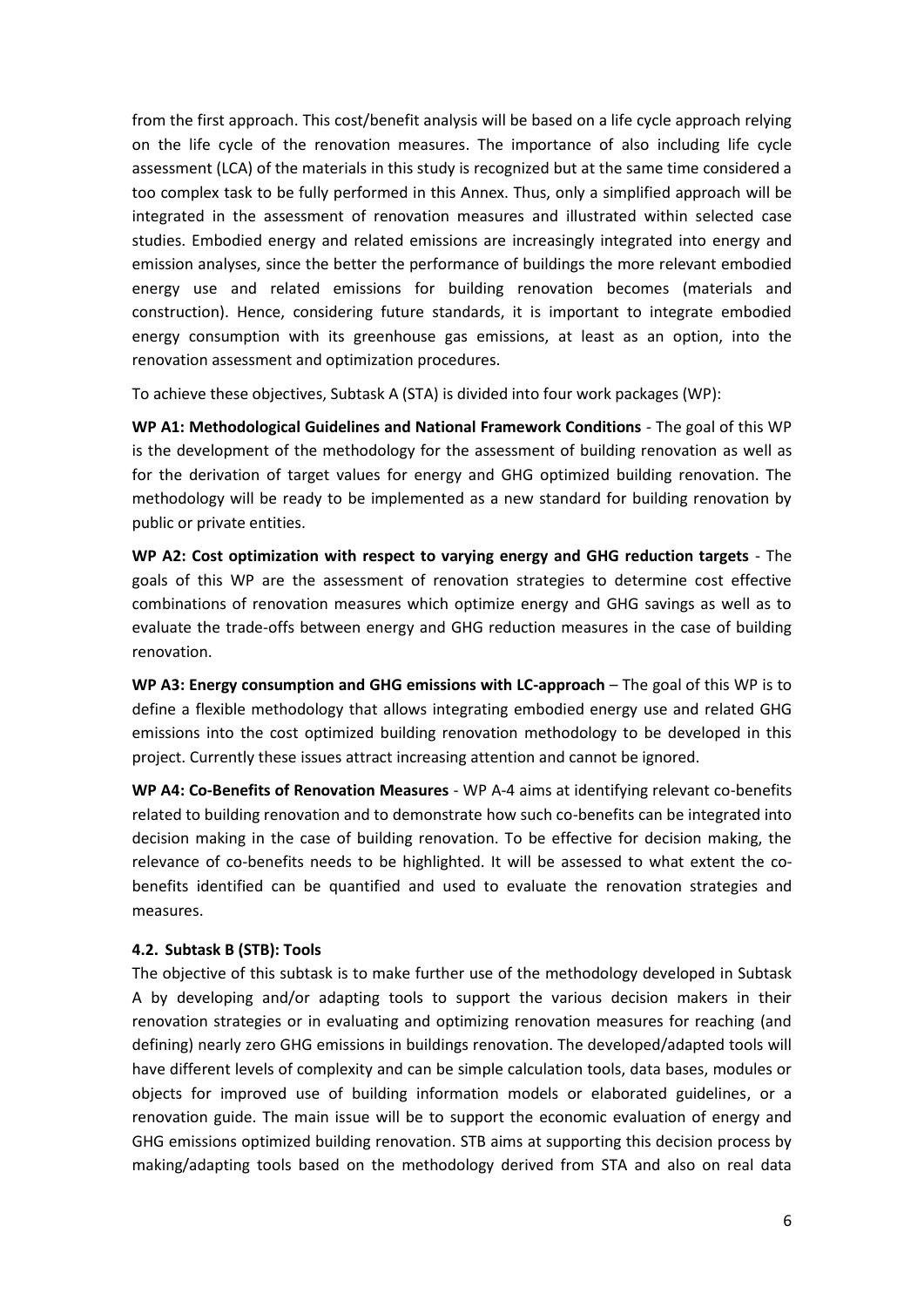delivered by STC, where the combination of costs (LCC), energy demand and GHG emissions for different renovation strategies can be studied and optimized for different types of buildings and different local and regional contexts.

Before starting tool development, there should be a clear overview of the needs and requirements of the different target groups and in what extent these needs are already covered by existing tools and what will have to be added to these tools to reach the objectives of this Annex. This Subtask will draw from the activities of related Annexes (Task 40 and Annex 52 and Annex 50 with its Retrofit Adviser Tool) and research projects. The results from a benchmark on existing tools will be an important input to the discussion and decision on what tools and on what level of detail these tools should be developed. The development of a web-based tool in order to be easily accessible and easily updated without the need of a big distribution organization will be evaluated.

Tool development has been a part of several IEA Annexes and international projects, most of them targeting architects or consulting engineers. In Annex 56, the tool development will be carried out on a more general level highlighting the balance between energy efficiency measures and renewable energy use. In this Annex, the tool development will be mainly directed towards other user groups besides technicians, with a special focus on policy makers. The tools to be developed have a particular relevance for this particular target group since such tools can be important instruments to support the development of national energy efficiency plans with appropriate policies, measures and incentives in order to get effective renovation strategies. Building promoters and owners are other user groups in need of information and support tools in order to make better decisions in what concerns cost optimized renovation solutions.

An interactive Renovation Portal, accessible to different users, with links to guidelines, tools, policies and overview of renovation measures, will be developed, in close collaboration with STD, to fulfil different user needs.

Subtask B (STB) is divided into the following four work packages:

**WP B1: User requirements and needs and tools overview -** The main objective of this WP is to get a clear overview of the needs and requirements of the different target groups taking into consideration the developed methodology, and further to clarify to what extent these needs are already covered by existing tools (for instance what data bases or calculation tools are already in use and what tools are needed to bind the modules together). Through literature review and surveys, done in cooperation with STA and STD, the needs, requirements and gaps will be identified.

**WP B2: Building Information Models (BIM) and data bases -** Use of BIM technology can ease the design and decision making process if the needed information (i.e. databases) and analysing tools are available. BIM are mainly used by architects and consulting engineers and there are several commercial tools available. The main objective of this WP is to explore the possibility of integrating modules with innovative renovation measures in existing tools.

**WP B3: Tools development** - The main objective of this WP is to develop new tools and addons to existing ones to fulfil the identified needs and requirements. The tools will be based on the developed methodology and on the analysed case-studies. The main issue will be to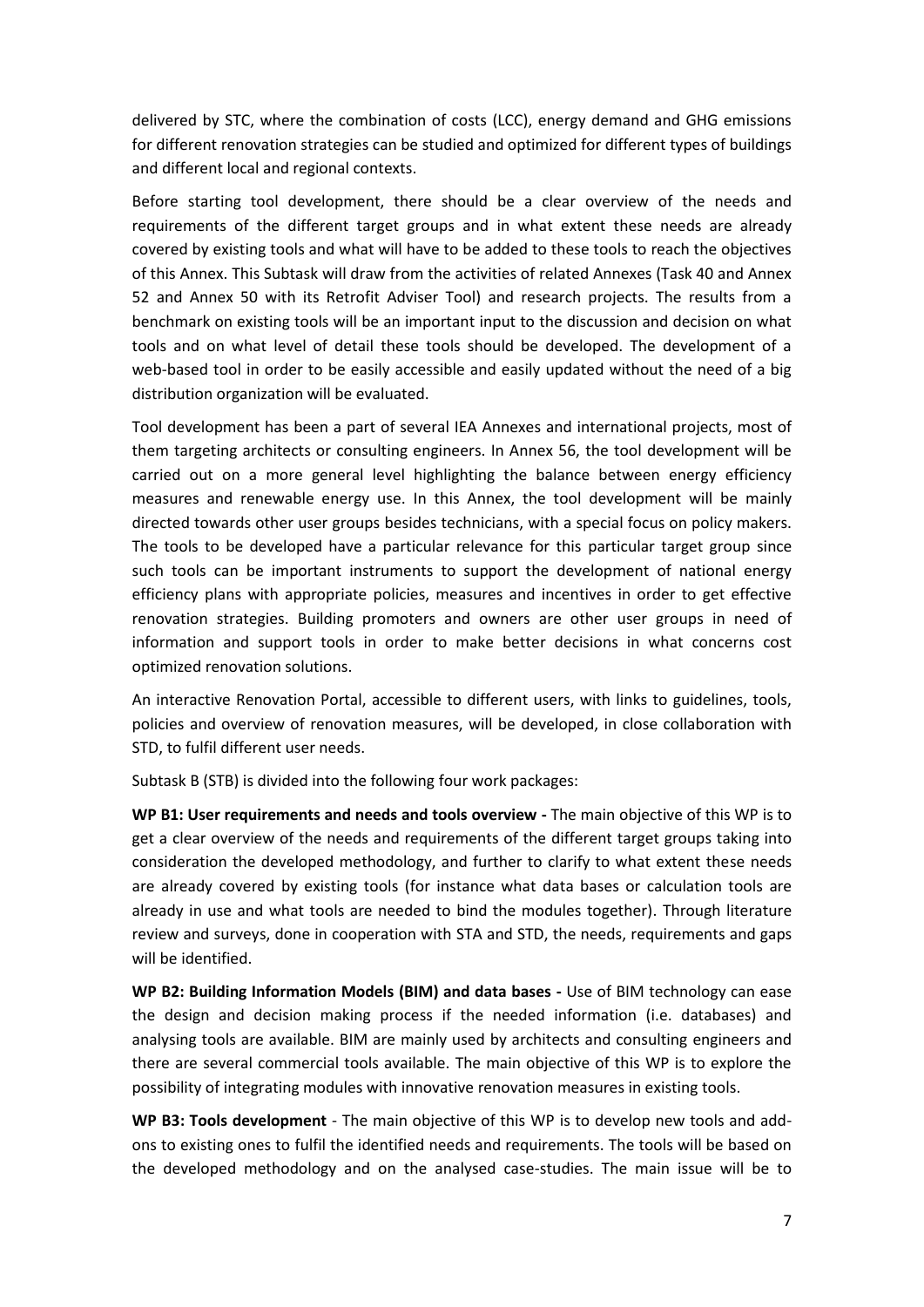support the economic evaluation of energy and GHG emissions optimized building renovation as well as deal with added value related issues.

**WP B4: Renovation Portal with guidelines for different user groups** - The different user groups have different needs and level of experience and knowledge. The idea of a renovation portal, where different users can find targeted information, requires a good overview of the potential users and their needs. Making the methodological guidelines available at the renovation portal will enable the users to understand what type of measures can be required to reach the targeted level for energy use and GHG emissions. Decision makers will find information about how the different measures contribute to energy savings and GHG reductions, how the living situation is influenced (for instance the contribution to indoor climate), the costs associated and co-benefits of carrying out energy and GHG optimized building renovation.

### **4.3. Subtask C (STC) : Case-Studies**

The process of decision-making has to be strongly supported by success-stories in reality and experiences and lessons learned from practice. Therefore the specific mission of Subtask C is to provide significant feedback from practice (realized, ongoing or intended renovation projects) on a scientific basis. The main objectives of Subtask C are:

- To understand barriers and constraints for high performance renovations by a thorough analysis of case studies and feedback from practice in order to identify and show measures how to overcome them;
- To validate the theoretically developed methodology in STA with practical experiences within realized renovations in order to identify possible inconsistencies and providing feedback to refine the methodology;
- To reach an in-depth understanding of the performance of some selected case studies in order to increase the general understanding of the performance of technologies applied in practice;
- To support decision-makers and experts with profound, scientific based information (as result of thoroughly analysed case-studies) for their future decisions;
- To show successful renovation projects in order to motivate decision-makers and stimulate the market.

In Subtask C it is expected that every country provides at least one (preferentially more) demonstration projects in order to cover a broad variety of different building, climate and framework conditions. This pool of demonstration projects will be used at two different levels. First, within Case Studies I, it will provide a selection of "Shining Examples" to encourage decision makers to promote efficient and cost effective renovations and then, within Case Studies II, it will provide assorted samples for further deeper analysis purposes using real data.

In the first phase, within Case Studies I, the objective is the demonstration of a series of "Shining Examples" for motivation and stimulation purposes highlighting the advantages of the energy and GHG cost optimized renovation. Therefore, it is important to impose minimum requirements (regarding energy and GHG related targets) for the cases to be selected in this portfolio in order to make sure they can properly illustrate the objectives of this project. The focus will be on editing the information for dissemination purposes of the demonstration projects and to highlight advantages and innovative (but feasible) solutions and strategies. A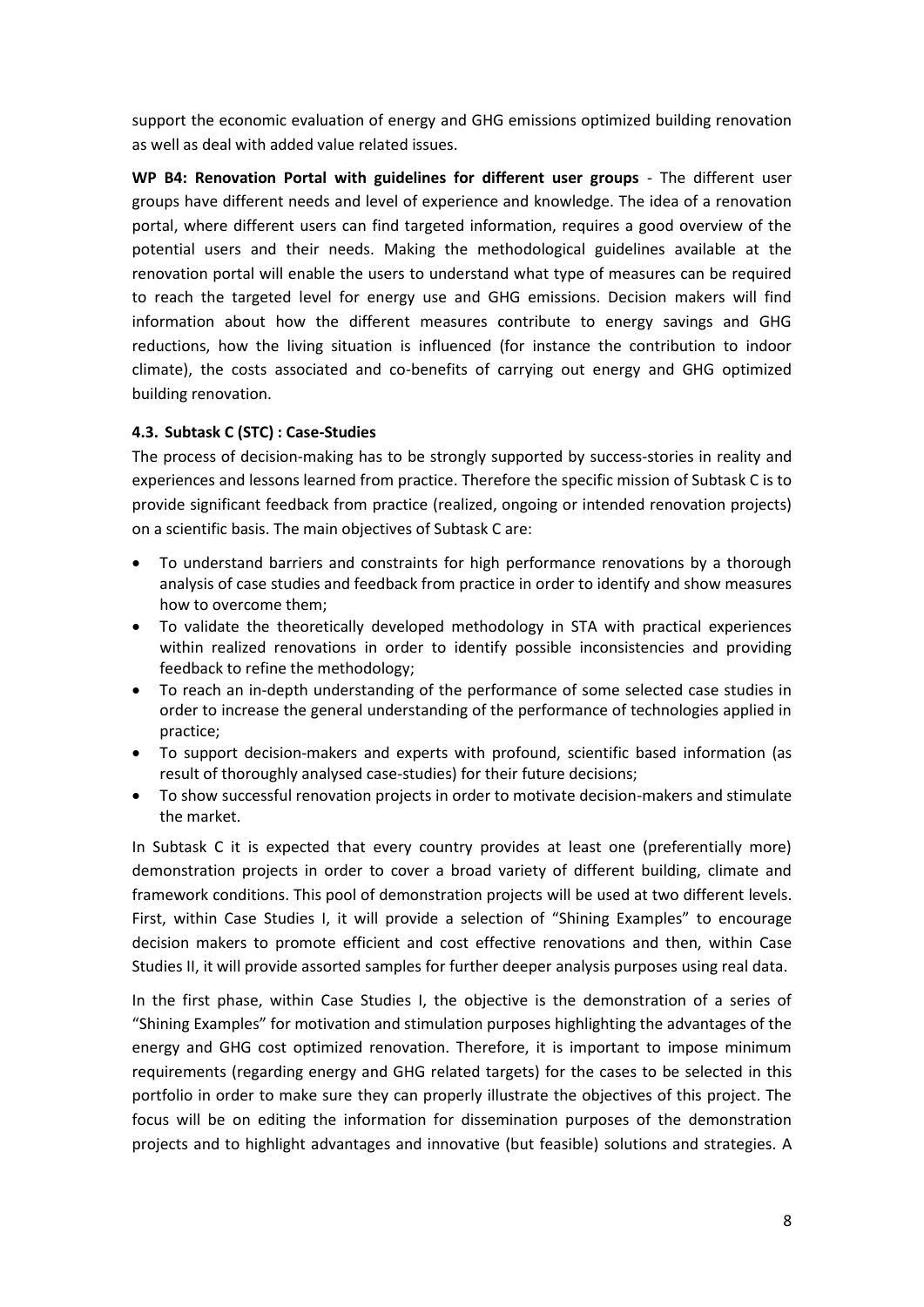cross-section analysis of the provided demonstration projects should identify similarities, differences and general findings and "highlight" exemplary solutions.

In the second phase, within Case Studies II, the objective is to perform detailed studies focusing on studying the impact and relevance of different renovation measures and strategies within the project objectives in order to support the decision making process. Concerted actions with STA within parametric studies, lifecycle approach and assessment of renovation alternatives will be carried out in order to validate the methodology developed in STA against real data from selected case-studies. Case Studies II will also be used to assess the impact of some qualitative criteria in the decision-making process like constraints, barriers and cobenefits regarding architectural, financial, technical and socio-economic aspects. Some of these issues have already been investigated in other projects (IEA Task 37, Annexes 36, 46, 50 and IEE Projects SQUARE and ROSH) but they can provide a good foundation for structured and target-oriented analysis of the case-studies. A further feedback from practice – especially regarding qualitative criteria - should also arise from site-visits of demonstration-projects during the expert meetings.

The work within Subtask C (STC) is divided into the following three work packages:

**WP C1: Case Studies I - "Shining Examples" -** The objective of this WP is the publication of a series of successful realized demonstration projects within all Annex 56 partner countries that will highlight successful solutions and provide general findings, similarities and differences emerging out of the demonstration projects from the different countries. The selection of the "Shining Examples" will be based on the compliance of common minimum requirements in energy performance, GHG emissions in accordance with the Annex objectives.

**WP C2: Case Studies II - "Detailed Case Studies" -** The objective of this WP is a deeper analysis of selected case studies in order to validate the theoretically developed methodology based on generic data with data and experiences from practice. Concerted actions with Subtask A in the field of parametric studies, assessment of renovation alternatives and transferability of solutions and benchmarks, lifecycle approach and qualitative criteria will be done. The confrontation of the generic data with real data will allow a further improvement of the methodology in Subtask A and will contribute to a better understanding of the performance of renovation technologies in practice.

**WP C3: Reporting** - The objective of this WP is to obtain an optimized and target group oriented publication of the results of Subtask C (the successful demonstration projects) in order to contribute to the overall Annex 56 dissemination strategy. A double-sided approach will address the identified target groups: a brochure with "Shining Examples" that will provide a more advertising approach of a broader variety of successful renovation projects for motivation purposes and the Final Report "Detailed Case Studies" that will provide more detailed information on the deeper analysis within the Case Studies II and overall results of Subtask C.

### **4.4. Subtask D (STD): User Acceptance and Dissemination**

This subtask deals with two key aspects, user acceptance and dissemination, that will be developed along the entire Annex timetable with different approaches and effort rates. This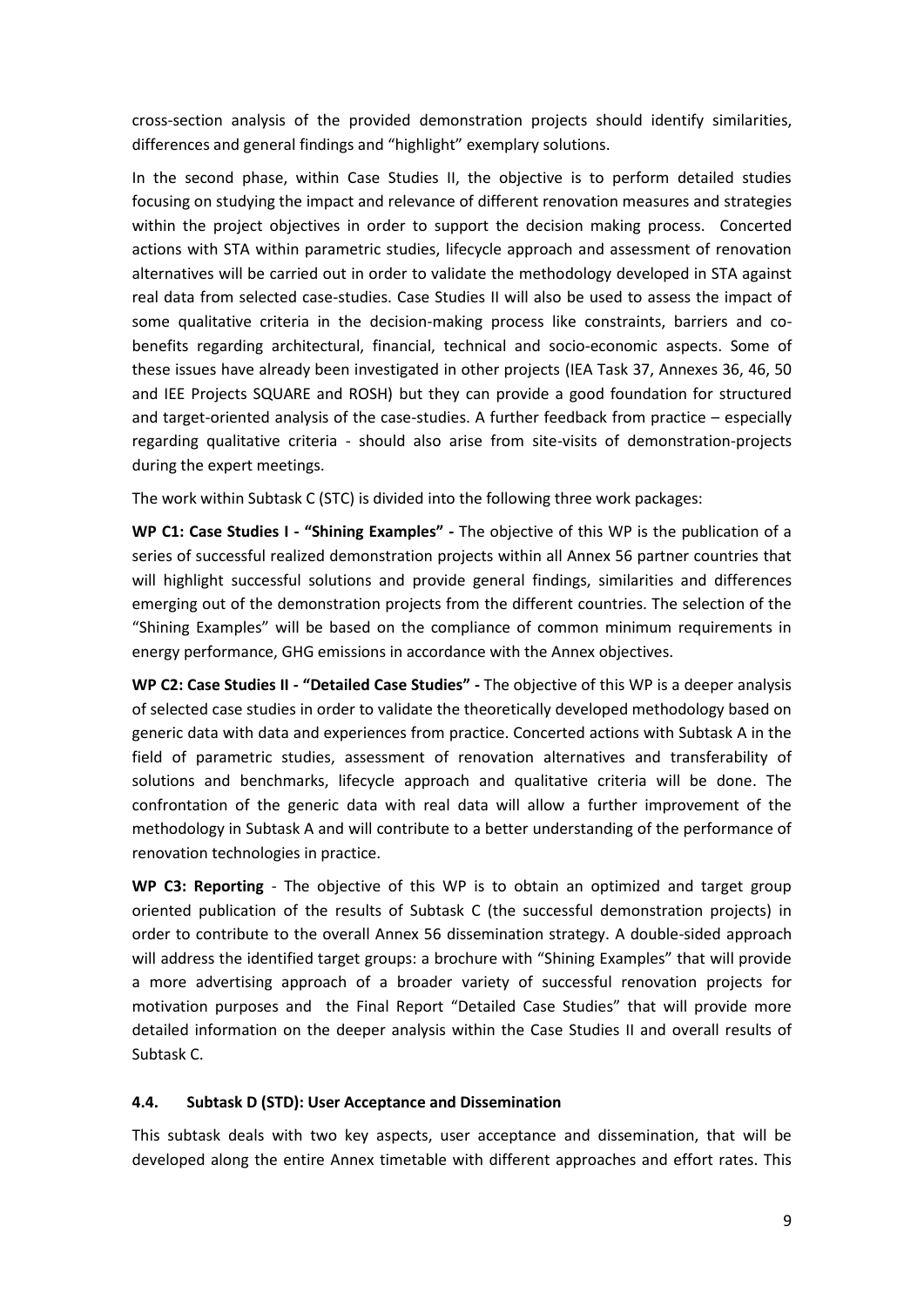subtask will be focused on the identified target groups: the policy makers, technicians, owners and promoters.

a) **User Acceptance** - this stage will be of great relevance for the Annex development and it is expected to have a stronger activity during its first years in order to provide the inputs necessary to the development of the remaining subtasks. Within this WP, it is relevant to characterize and understand the acceptance, motivation, needs, obstacles and drivers of the chosen target groups with respect to the renovation process. Moreover, the involvement of all participating countries in this task will help identifying common constraints, needs and motivations of stakeholders and also different levels of maturity in the renovation process.

b) **Dissemination** - target groups will be addressed through specific dissemination actions, like the Annex 56 website; Electronic Newsletters; Meetings with key stakeholders, namely key players among the EPBD recast, to let them know about the Annex's work and promote their involvement; Participation in formal events like conferences and workshops to present the Annex's work; Press Releases and other communications will be issued by participants using their own existing and available channels; International Conference to present the final results of the Annex.

To achieve the objectives, Subtask D (STD) is divided into two work packages (WP):

**WP D1: User Acceptance -** Focusing on WP D1, and regarding its importance as an input for the development of all other Subtasks, it is relevant to characterize and understand the acceptance, motivation, needs, obstacles and drivers of the chosen target groups to the renovation process. This will be done by literature review on previous studies, surveys and socio-economic research.

WP D2: Dissemination – Key stakeholders will be involved into strategic discussions from the beginning of the working phase. All the dissemination materials should be developed in English, for a global dissemination strategy. All project partners can, at any moment, translate the deliverables to their national language, if they need to present the Annex results in any conference, workshop, or in any other event. They also will promote the Annex 56 deliverables in their own websites, by providing a link to the Annex 56 website.

#### **5. Deliverables and Target Audience**

The deliverables of Annex 56 will be the following:

- **- Subtask A:** Methodology Report on Cost Efficient Energy and GHG Optimized Building Renovation; Report on Integration of Embodied Energy and LCA into the Assessment of Renovation Measures; Report on Co-Benefits and overall Added Value of Energy and GHG optimised Building Renovation.
- **- Subtask B:** Decision making tools. These tools will integrate data bases with renovation measures for the optimisation of the renovation process. A web based renovation subportal to be included in the Annex website will be developed.
- **- Subtask C:** Brochure "Shining Examples" as a stepwise publication (presentation, web-based brochure, printed brochure); Final report on "Detailed Case Studies".
- **- Subtask D:** Website; Annex 56 Newsletters; Renovation Guidebook; executive summary for policy makers.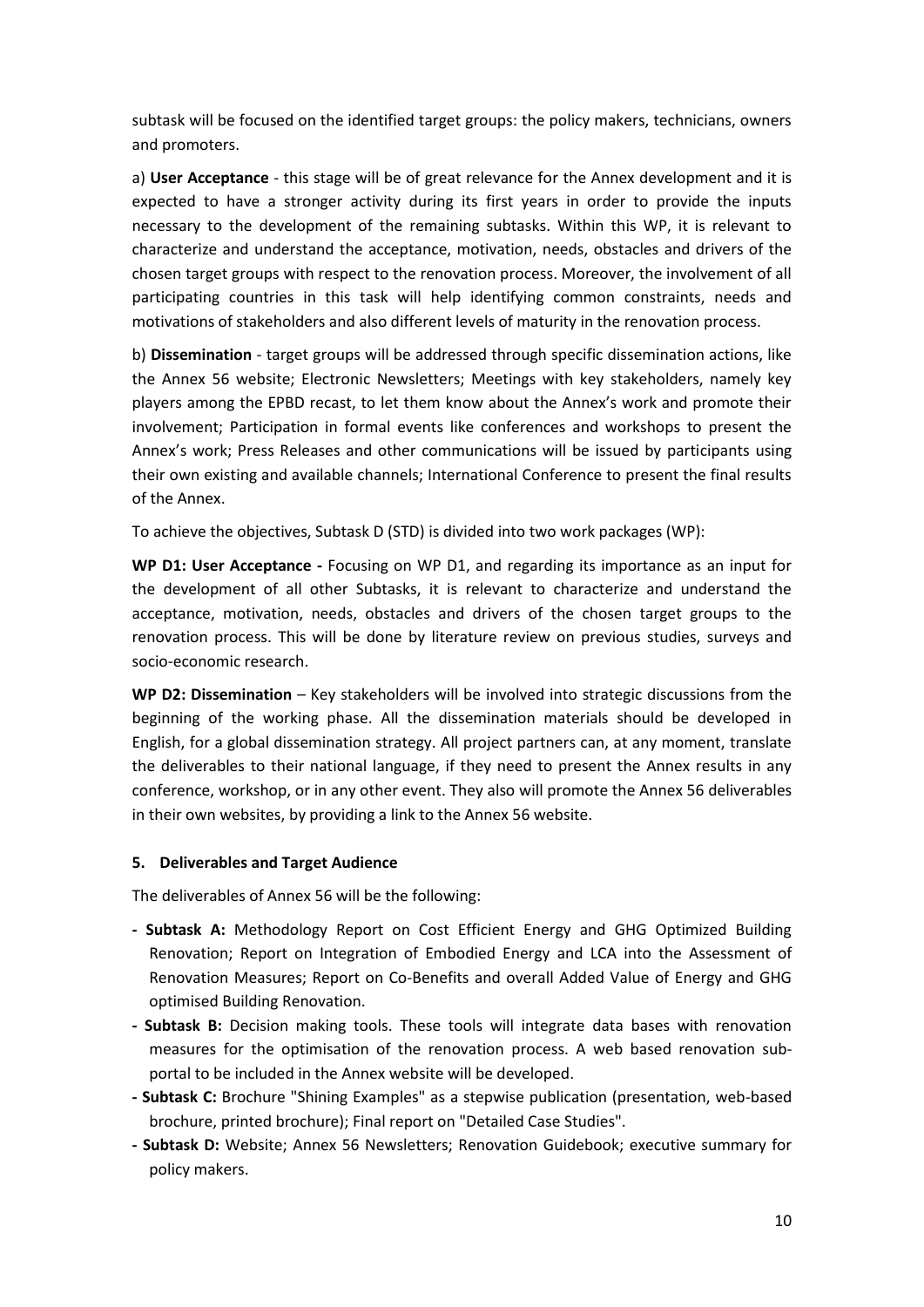The target audience of these deliverables will be: Decision Makers as Policy Makers, Architects, Planners, Consultants, Promoters, Technicians and Designers, as well as Scientists and Owners. A particular focus will be put on multipliers such as Advisory Entities and Organizations.

## **6. Time Schedule**

The concept for Annex 56 was approved in June 2010 and the Preparation Phase ended in June 2011.

This Annex will last four years. Three and a half years, till the end of 2014, to define and test all the methodologies and tools developed under this project so that relevant and accurate information can be made available for policy makers, helping them in preparing the National Energy Efficiency Action Plans including the mandatory reporting for the Energy Performance of Buildings Directive by 2015, and one extra semester totally devoted to carry out the dissemination plans, one of the key aspects of this project. The timetable for the four subtasks foreseen for the project is the following:

| Subtask              | Year 1          |                 | Year 2          |                 | Year 3          |                 | Year 4          |                 |
|----------------------|-----------------|-----------------|-----------------|-----------------|-----------------|-----------------|-----------------|-----------------|
|                      | 2 <sup>nd</sup> | 1 <sup>st</sup> | 2 <sup>nd</sup> | 1 <sup>st</sup> | 2 <sup>nd</sup> | 1 <sup>st</sup> | 2 <sup>nd</sup> | 1 <sup>st</sup> |
|                      | semester        | semester        | semester        | semester        | semester        | semester        | semester        | semester        |
|                      | 2011            | 2012            | 2012            | 2013            | 2013            | 2014            | 2014            | 2015            |
| A - Methodology      |                 |                 |                 |                 |                 |                 |                 |                 |
| <b>B</b> - Tools     |                 |                 |                 |                 |                 |                 |                 |                 |
| $ C - Case-studies$  |                 |                 |                 |                 |                 |                 |                 |                 |
| D - User Acceptance  |                 |                 |                 |                 |                 |                 |                 |                 |
| - Dissemination<br>D |                 |                 |                 |                 |                 |                 |                 |                 |

### **7. Management Structure**

The overall responsibility for the management of the proposed Annex belongs to the Operating Agent – Manuela Almeida, from University of Minho, Portugal, supported by the Portuguese National Energy Agency – ADENE. The Operating Agent is responsible for the overall performance and the time schedule of the Annex, for reporting and for information and dissemination activities.

The Operating Agent is assisted by four Subtask leaders. Each Subtask also has a co-leader that helps coordinating all the work performed within its subtask and both ensure the achievement of all planned tasks within the project's objectives in close cooperation with the operating agent. The Subtask Leaders and Co-leaders are participants who provide a high level of expertise to the subtask they manage and undertake substantial research and development in the field of the subtask. They co-ordinate the work performed under the subtask, assist the Operating Agent in preparing the detailed work plans, coordinate the technical reports resulting from the Subtask and assist the Operating Agent in editing the final reports and deliverables of the Annex.

The leaders and the co-leaders of these subtasks are the following:

Subtask A – Methodology Leader: Walter Ott, econcept, Switzerland Co-leader: Manuela Almeida, University of Minho, Portugal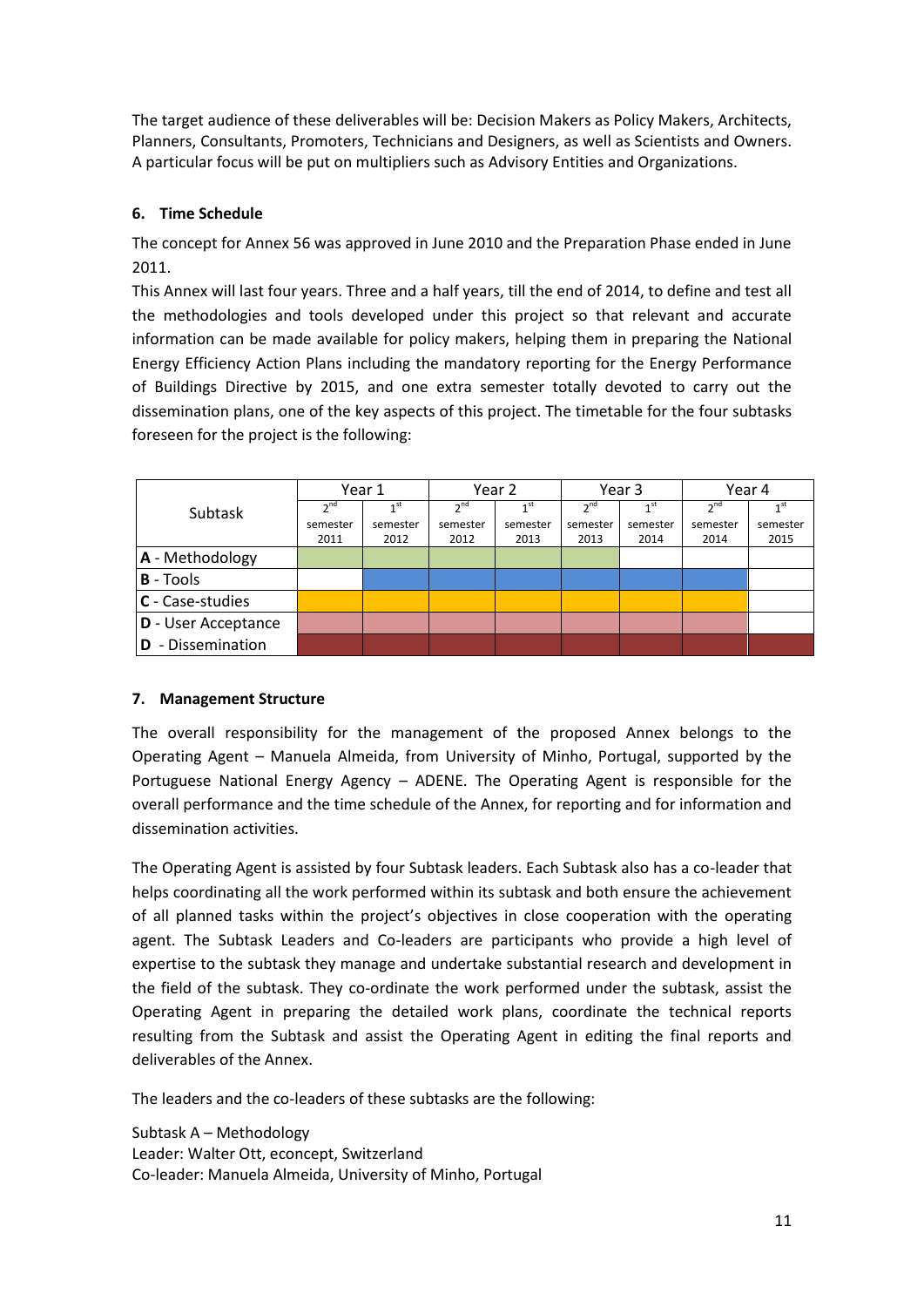Subtask B – Tools

Leader: Guri Krigsvoll, Oslo and Akershus University College of Applied Sciences, Norway Co-leader: Piercarlo Romagnoni, University of Venice, Italy

Subtask C – Case-Studies

Leader: Sonja Geier, AEE - Institute for Sustainable Technologies (AEE INTEC), Austria Co-leader: Ove Mørck, Cenergia Energy Consultants, Denmark

Subtask D – User Acceptance and Dissemination Leader: Paulo Santos, Portuguese Energy Agency, Portugal Co-leader: Yet to be selected

### **8. Specific Obligations and Responsibilities of the Operating Agent**

The additional duties of the Operating Agent are:

- 1. Preparation of a detailed work program for the Annex in consultation with the Annex participants and to submit the program for approval to the Executive Committee;
- 2. Providing the participants with the necessary guidelines for the work they have to carry out;
- 3. Coordination of the efforts of the participants and the flow of information;
- 4. Preparation and chairing of the Annex working meetings;
- 5. Reporting the results of the Annex meetings to participants and to the Executive Committee;
- 6. Preparation of the reports and other deliverables, mentioned under section (5), together with the participants;
- 7. Publication of the reports and other deliverables, mentioned under section (5), after approval by the Executive Committee. That approval should be gained at the latest six months after completion of the Annex;
- 8. Providing semi-annual reports to the Executive Committee on the progress and the results of the work performed under the Annex;
- 9. Performing such additional services and actions as may be decided by the Executive Committee, acting by unanimity.

### **9. Specific Obligations and Responsibilities of the Participants**

- 1. Each participant will work in at least one of the work packages of the Annex;
- 2. Each participant will provide the Operating Agent with information and written material on the work carried out in the work package he or she is working on;
- 3. Each participant will take part in reviewing the final report of the work package he or she is working on;
- 4. Every participating institution will attend all the semi-annual Annex working meetings. If several people from the same country participate, that country should designate at least one expert to act as a technical contact regarding the national contribution.

### **10. Funding**

1. *Semi-annual meetings*. The working meetings will be hosted in turn by one of the participants of each participating country. The costs of organizing the meeting will be borne by the host participant;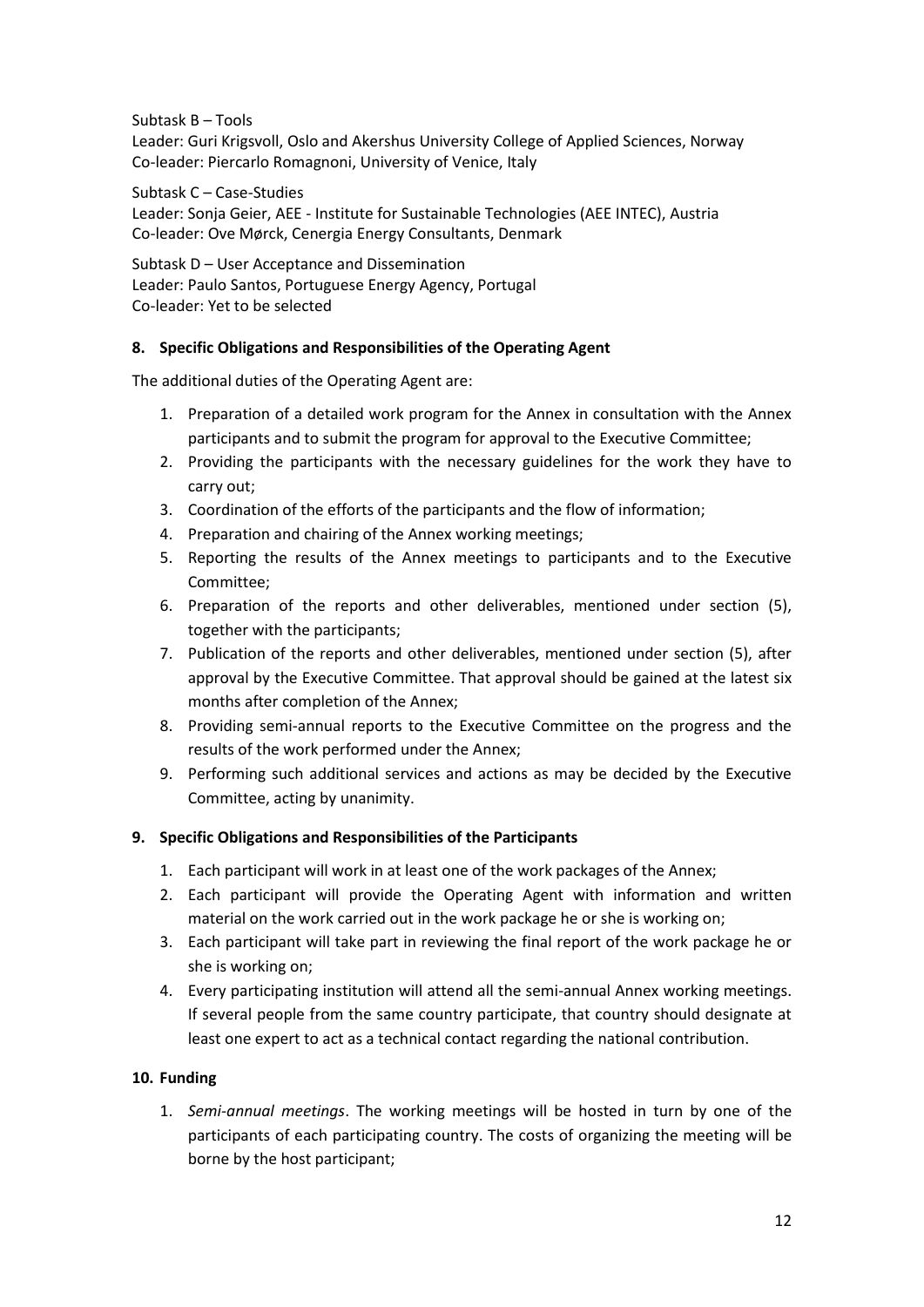- 2. *Publications*. The costs of publishing the final reports will be met by the Operating Agent;
- 3. *Task sharing activities*. Each participating country will commit a minimum of six person-months of labour for each year of the Annex term. In addition, the Operating Agent will commit a further six person-months per year;
- 4. *Individual financial obligations*. Each participating country will bear all costs it incurs in carrying out the Annex activities. Funding is expected to cover labour costs, consumables, investments, reporting (included eventual overhead costs) and travelling for participation in two expert meetings per year during the proposed four years of the working phase of the Annex. For the Operating Agent, funding will allow for an extra six person-months per year and the attendance at the two semi-annual Executive Committee meetings during the working phase as well as after its end until final approval by the ECBS Executive Committee.

## **11. Information and Intellectual Property**

- 1. All Annex related information will be stored in an Annex website. Each participating country and each participant has access to a protected part of that website. The site will be managed by the Operating Agent. For the duration of the Annex, all specific Annex documents, except published reports and general Annex information, are considered not to be public domain;
- 2. All Annex participants have the right to publish congress and journal papers that report on Annex related work. When doing so, the IEA Implementing Agreement ECBCS will be acknowledged as one of the vehicles that assisted in carrying out the work;
- 3. All final reports will be public domain with ECBCS copyright.

# **12. Participating Countries and Organizations**

At the end of the Preparation Phase, eleven countries have expressed interest in participating in Annex 56 activities. Nine countries have already confirmed their participation: Portugal, Switzerland, Austria, Norway, Denmark, Italy, Finland, China and the Netherlands. Sweden is still looking for funding and Spain is interested in participating but it was not able to find funding. Participating countries and organizations are the following:

| Portugal    | University of Minho - Civil Engineering Department<br>ADENE - Portuguese National Energy Agency        |
|-------------|--------------------------------------------------------------------------------------------------------|
| Switzerland | econcept AG, Zürich<br>University of Applied Sciences Western Switzerland                              |
| Austria     | AEE - Institute for Sustainable Technologies (AEE INTEC)                                               |
| Norway      | Oslo and Akershus University College of Applied Sciences<br>NTNU/SINTEF Building and Infrastructure    |
| Finland     | VTT - Technical Research Center of Finland                                                             |
| China       | Tsinghua University, Institute of Building Technology Research                                         |
| Italy       | <b>IUAV</b> - University of Venice<br>Politecnico di Milano, Building Environment Science & Technology |
| Denmark     | Cenergia Energy Consultants<br><b>Aalborg University</b>                                               |